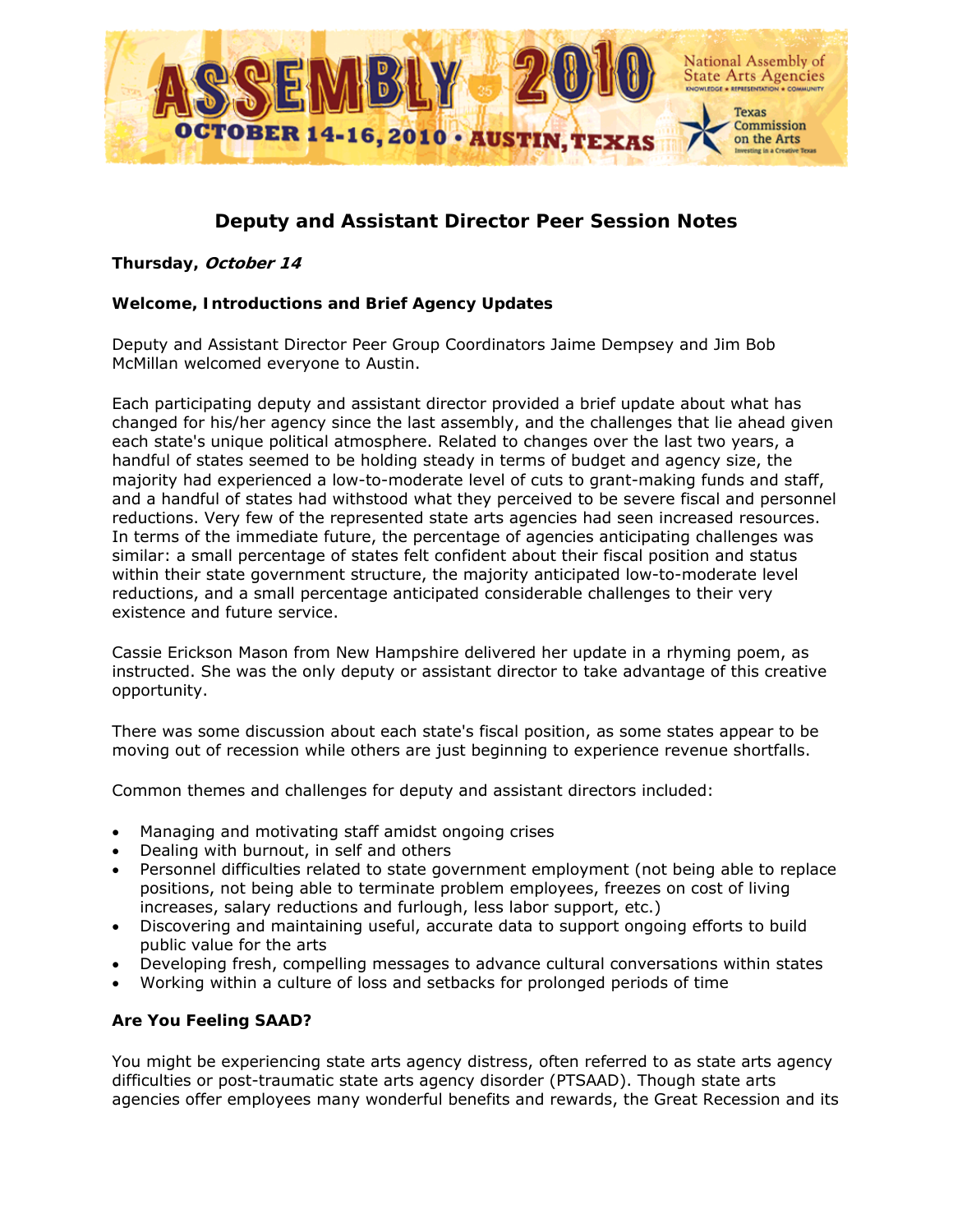related, persistent challenges have made it increasingly difficult to maintain work/life balance and to cultivate positive, optimistic government workplaces. In a time when antigovernment rhetoric is all the rage and government employees—particularly those working for "nonessential" agencies—are publicly lambasted and collectively used as political pawns, state arts agency employees are struggling mightily. Budget cuts, ongoing layoffs, reduced salaries, increased workload and sweeping burnout. . . how can deputy and assistant directors provide useful leadership in their agencies amid such change and uncertainty? How can we keep staff lines of communication open while fighting against a tidal wave of fear and ennui?

In this facilitated discussion, deputy and assistant directors discussed best practices related to the personnel leadership\* elements of their jobs: human resources, staff management, and the development of adaptive practices to encourage both creativity and productivity. And at least if we're SAAD we can be SAAD together.

\**Though not all deputy and assistant directors directly supervise employees, all are considered leaders in their agencies and bear some burden for providing vision and direction to staff. Similarly, while not all state arts agencies are experiencing budget reductions, the majority has experienced or is expected to experience some level of budget-related challenges during the slow economic recovery.* 

Facilitated by Dr. Terry Colley, Deputy Director of the Texas Historical Commission.

Dr. Terry Colley, present for the agency updates, facilitated a discussion aimed at discovering both small and large opportunities for improvement, as well as successes internal to the agency and successes for agency constituents. Participating deputy and assistant directors shared their challenges, then others offered counsel and ideas related to those challenges if they'd experienced similar situations in their states.

Colley recommended celebrating successes, continuing to take advantage of professional development, actively looking for efficiencies and opportunities to innovate, and taking care of each other as well as oneself during challenging times. Within the discussion, the idea that seemed to take the group aback was the reminder that during periods of stress whether related to state fiscal challenges or excessive workloads—that it is important to take time to reward and nurture the creative and relaxed spirit in oneself.

Colley was a warm, thoughtful and skilled facilitator who was very well-received by the group. Plus he brought candy.

#### **Be ArtsReady**

Arts organizations and artists, and the state arts agencies that serve them, need to improve their readiness for any unexpected event, from fire or flood to information technology failure or loss of a leader. Resources and information to help the arts community "Be ArtsReady" are available for you to share with your constituents. This briefing from South Arts shared the "Be ArtsReady" website and public relations campaign and introduced a forthcoming online tool, ArtsReady v.1.0, which is designed to guide arts organizations in developing readiness plans. Your agency can be a partner in making ArtsReady V1.0 available to your state's arts community.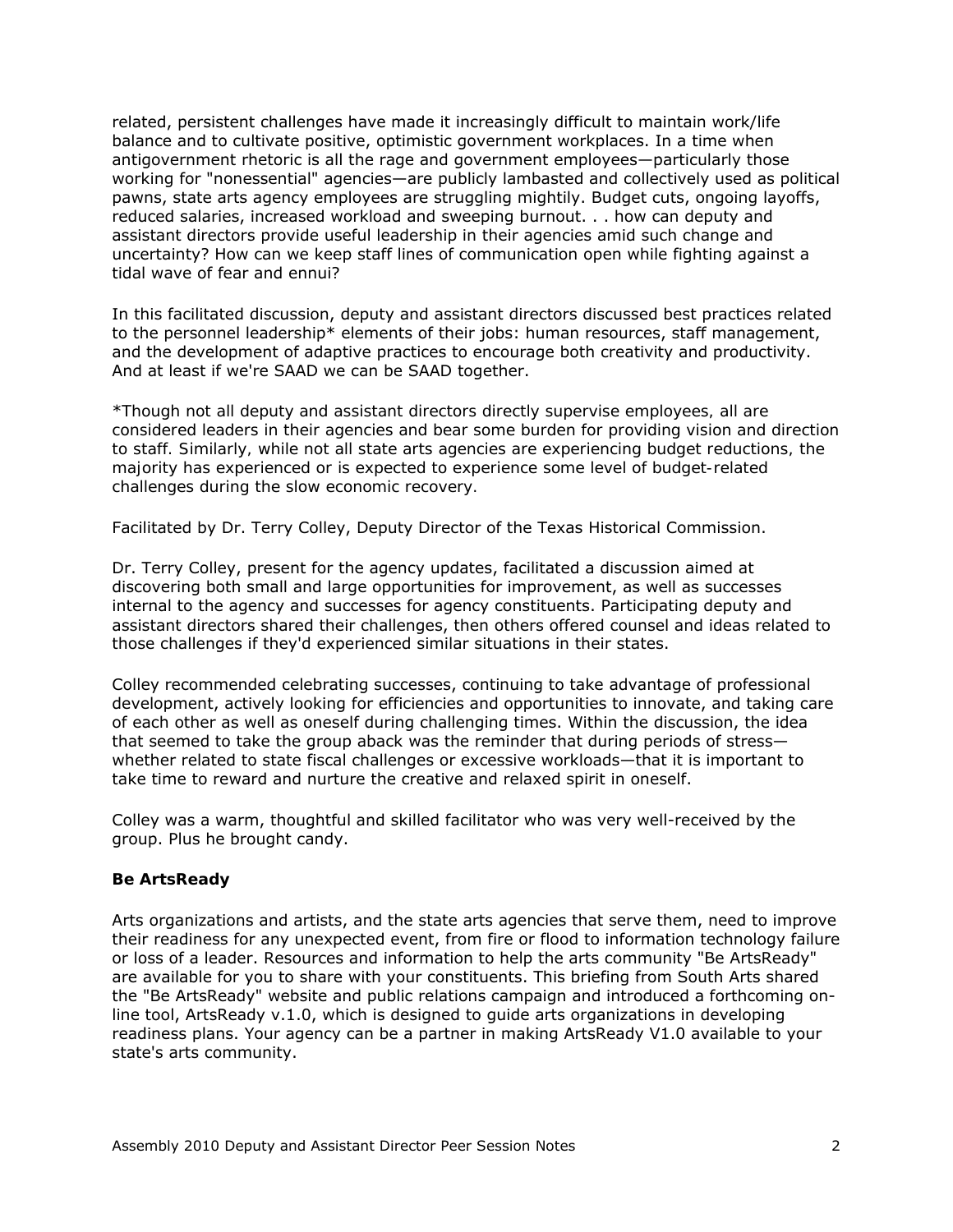Led by Mollie Lakin-Hayes, deputy director of South Arts and longtime member of the Deputy and Assistant Director Peer Group

Lakin-Hayes presented an introduction to the ArtsReady program, outlining opportunities for related collaboration and systemization within state arts agencies, efforts which can potentially be led by deputy and assistant directors. The program website, [ArtsReady.org,](http://www.artsready.org/) is a forthcoming, web-based tool designed to help arts organizations be more resilient following minor disruptions to business or major crises. Types of crises were discussed, and Lakin-Hayes invited group participants to join her for additional demonstrations and opportunities to learn more during the conference.

## *Saturday, October 16*

#### **Welcome, Introductions**

Deputy and assistant directors introduced themselves once more, as some individuals were unable to be present for the Thursday session.

#### **The Real Work: New Practices for a New Era in the Arts**

Behind the ongoing staff and financial stresses felt by state arts agencies at a time of economic contraction lies a vast territory of change in the arts and culture sector that state arts agencies serve. A 50-year period of arts development—tied primarily to growth in the professional arts infrastructure as the measure of success—is giving way to a new phase, which will emphasize active participation in the arts, commingling of amateur and professional pursuits, and the integration of creative work with wider community interests. This will mean practitioners of all stripes unlearning a lot of things we have taken for granted, surfacing new assumptions to drive new thinking and doing things differently across the board.

Organizational innovation is challenging in a resource-strapped sector, but is now essential if funding agencies and field leaders are to successfully reorient themselves to this new era. For state arts agencies, this means putting more than just the most financially endangered programs and services on the table for fundamental reconsideration, refusing to "do more with less," and making the space for new and imaginative responses to the hunger for meaning through the arts—finding new pathways to relevance and sustainability.

Facilitated by Richard Evans, President of EmcArts Inc.

Evans introduced a discussion about systematizing innovative practices within funding and service agencies. Participating deputy and assistant directors shared their ideas about opportunities to innovate within their agencies, responding to the idea that innovation does not follow "incremental changes" to programs and services. Using the definition of innovation, Evans introduced in discussion "What Is Innovation in the Arts?" (available at [http://emcarts.org/site/emc\\_arts2/assets/pdf/EmcArts\\_-](http://emcarts.org/site/emc_arts2/assets/pdf/EmcArts_-_What_is_Innovation_in_the_Arts.pdf)

[\\_What\\_is\\_Innovation\\_in\\_the\\_Arts.pdf\)](http://emcarts.org/site/emc_arts2/assets/pdf/EmcArts_-_What_is_Innovation_in_the_Arts.pdf), and the group brainstormed about innovative programs and relationships state arts agencies could pursue and shared thoughts about innovative successes within their states.

Evans sparked a productive conversation within the group when he suggested that general operating support grants—the most common type of support currently offered by public